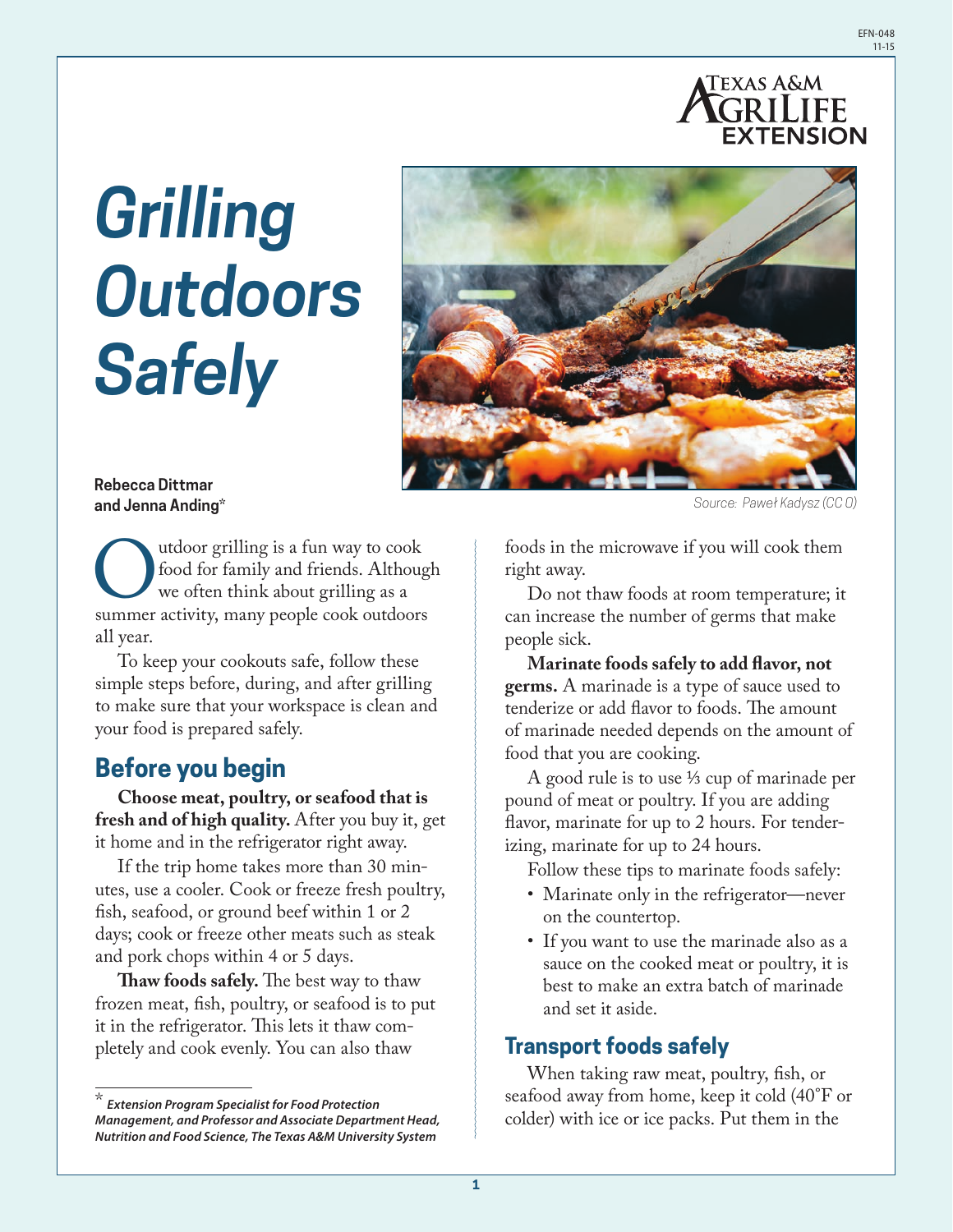cooler right before leaving, and take only what you plan to cook and eat that day.

Other tips to remember:

- Keep raw meat, poultry, and seafood tightly wrapped or stored in a sealed bag or container.
- Do not keep other foods in the same cooler as raw meat, poultry, or seafood.
- Store beverages and other perishable foods in separate coolers.
- Keep raw meat, poultry, and seafood refrigerated until you are ready to cook them. Take out only the amount that will be placed on the grill immediately.
- Keep coolers in the shade or out of direct sunlight to keep the temperature at 40°F or colder.
- To keep the cold air inside, open the coolers only when absolutely necessary.

## **Clean before, during, and after cooking**

You can reduce the spread of harmful germs to food by keeping your hands, cooking area, and cooking utensils clean. When cooking away from home (such as at a park or campsite), make sure to have plenty of clean water for washing hands and utensils.

If there is not a source of clean water, bring your own. You can also use paper towels, towelettes, and hand sanitizer to clean your hands. Keep in mind that hand sanitizers reduce germs but not as well if your hands have visible dirt on them.

Other tips to keep germs from spreading:

- Wash your hands **before and after** touching raw meat, poultry, or seafood.
- **Wash work surfaces and cutting boards with hot, soapy water and sanitize them before and after grilling.** To make a sanitizing solution, mix 1 teaspoon of bleach with 1 quart of water.
- If you are away from home and have no hot water, use cutting boards only once.

## *General grill safety*

- Propane and charcoal grills should be used outdoors only.
- Keep grills away from children and the home, deck railings, dogs, and out from under trees.
- Never leave a grill unattended.
- Open the lid of gas grills before lighting them.
- Never add lighter fluid when food is on the grill.
- When the food is done, be sure that the coals are cool before leaving the area or disposing of the contents.

Do not use them again until they have been cleaned and sanitized.

- Try to use one cutting board for fresh produce and another for raw meat, poultry, fish, and seafood.
- After you have put raw meat, poultry, fish, or seafood on the grill, **wash the utensils and platters with hot, soapy water before using them to serve the cooked food.** Otherwise, the unwashed platters and utensils will contaminate the cooked foods.

### **Cook foods to a safe internal temperature**

To kill harmful germs, cook foods to a safe internal temperature. Meat and poultry cooked on a grill can brown very quickly, making it look like it is done. However, **the only way to tell if a food is cooked enough is to measure its internal temperature with a food thermometer.** 

The chart on page 3 shows the minimum internal temperature that a food needs to be in order to be eaten safely.

To check the temperature, place the thermometer in the center-most part of the food—away from any bone. If the food is not done, continue cooking it. Be sure to wash the thermometer before reusing it.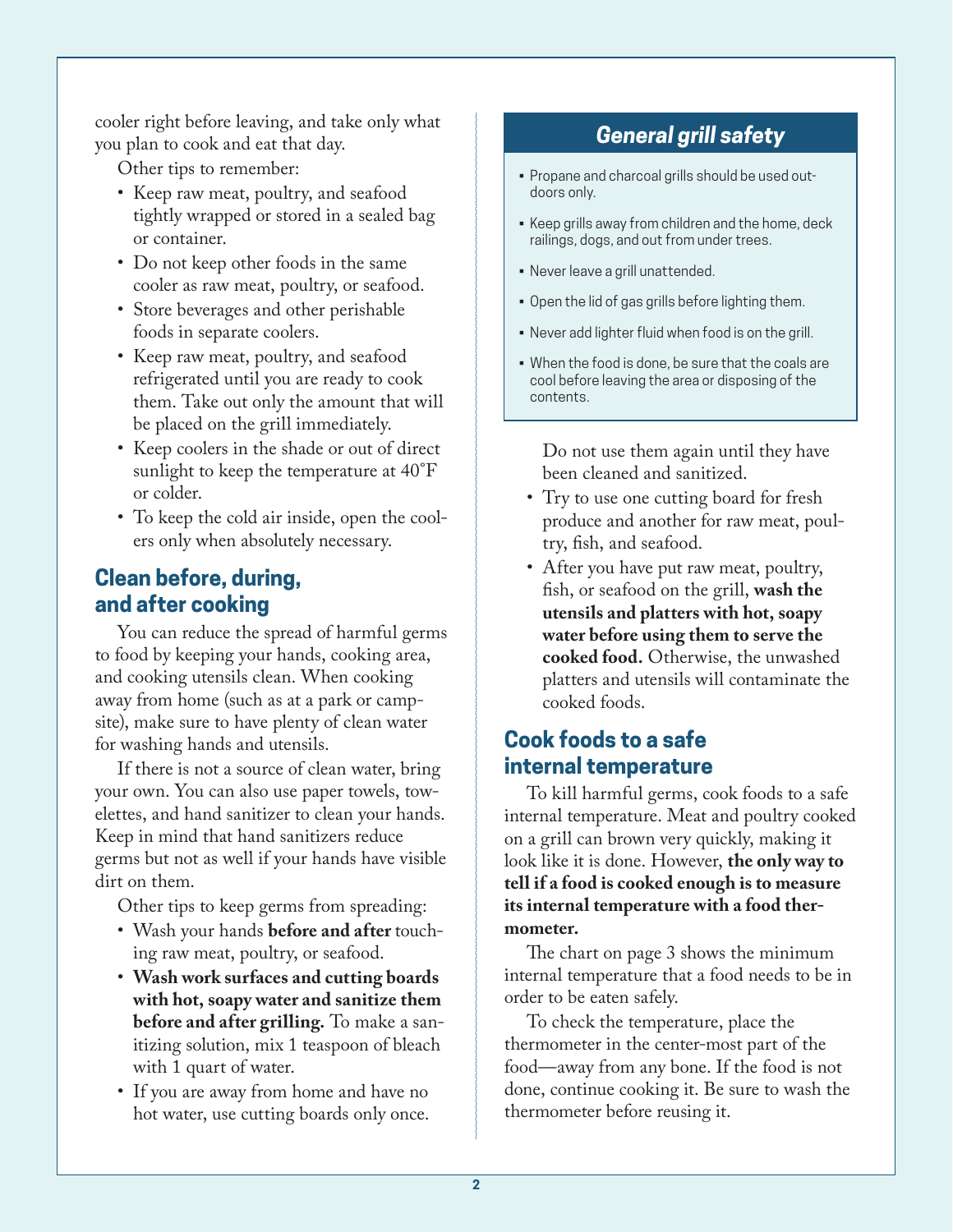

Test the internal temperature of meat and poultry with a food thermometer to make sure it is cooked through. *Source: USDAgov (CC BY 2.0)* 

Flip meat, poultry, and fish at least once to make sure that it cooks evenly. If the fish is thin (less than ½ inch thick), you do not need to turn it.

After cooking whole cuts of meat (beef, veal, lamb, and pork) to the recommended internal temperature, remove them from the heat and allow the meat to stand (or rest) for 3 minutes before serving it.

To reduce grilling time, you can partially cook foods in a microwave, in the oven, or on the stove. Just be sure that you immediately place those foods on a preheated grill to finish the cooking process.

#### **Keep hot foods hot**

Keep cooked meat, poultry, fish, and seafood at 140°F or warmer until served. Keep cooked meats warm by moving them to the side of the grill, not directly over the coals where they could overcook.

| Food                                       | <b>Minimum internal</b><br>temperature |
|--------------------------------------------|----------------------------------------|
| Beef, veal, and lamb steaks,<br>and roasts | 145°F (medium rare)<br>160°F (medium)  |
| Hamburgers (made from<br>ground beef)      | $160^{\circ}$ F                        |
| Poultry (whole, ground, or<br>parts)       | $165^{\circ}F$                         |
| Pork (all cuts)                            | $145^{\circ}$ F                        |
| Hot dogs (already cooked)                  | $165^{\circ}$ F                        |



*Source: Neeta Lind (CC BY 2.0)*

Always trim meats of excess fat that can drip down on the coals and cause the flames that char the meat.

At home, place them in an oven set at 200°F or in a slow cooker.

#### **Eat or refrigerate cooked foods right away**

Cooked foods such as meat, poultry, fish, or seafood should be eaten or refrigerated right away. Never let them sit out for more than 2 hours.

When the weather is warm (90<sup>°</sup>F or above). eat or store cooked foods within 1 hour. Throw away food left out for more than 2 hours, or 1 hour if it is 90°F or above.

#### **Is grilling hazardous to your health?**

The flames and high heat can char foods cooked over a grill. Fat from the meat, fish, or poultry drips down on the hot coals, causing the flames that char the food.

Some research suggests that eating large amounts of charred foods can increase your risk of developing some forms of cancer. However, eating moderate amounts of foods cooked to a safe internal temperature without charring does not appear to increase the risk.

To prevent grilled foods from being charred:

- Remove as much of the visible fat as possible before placing the food on the grill.
- Clean the grill completely before cook-